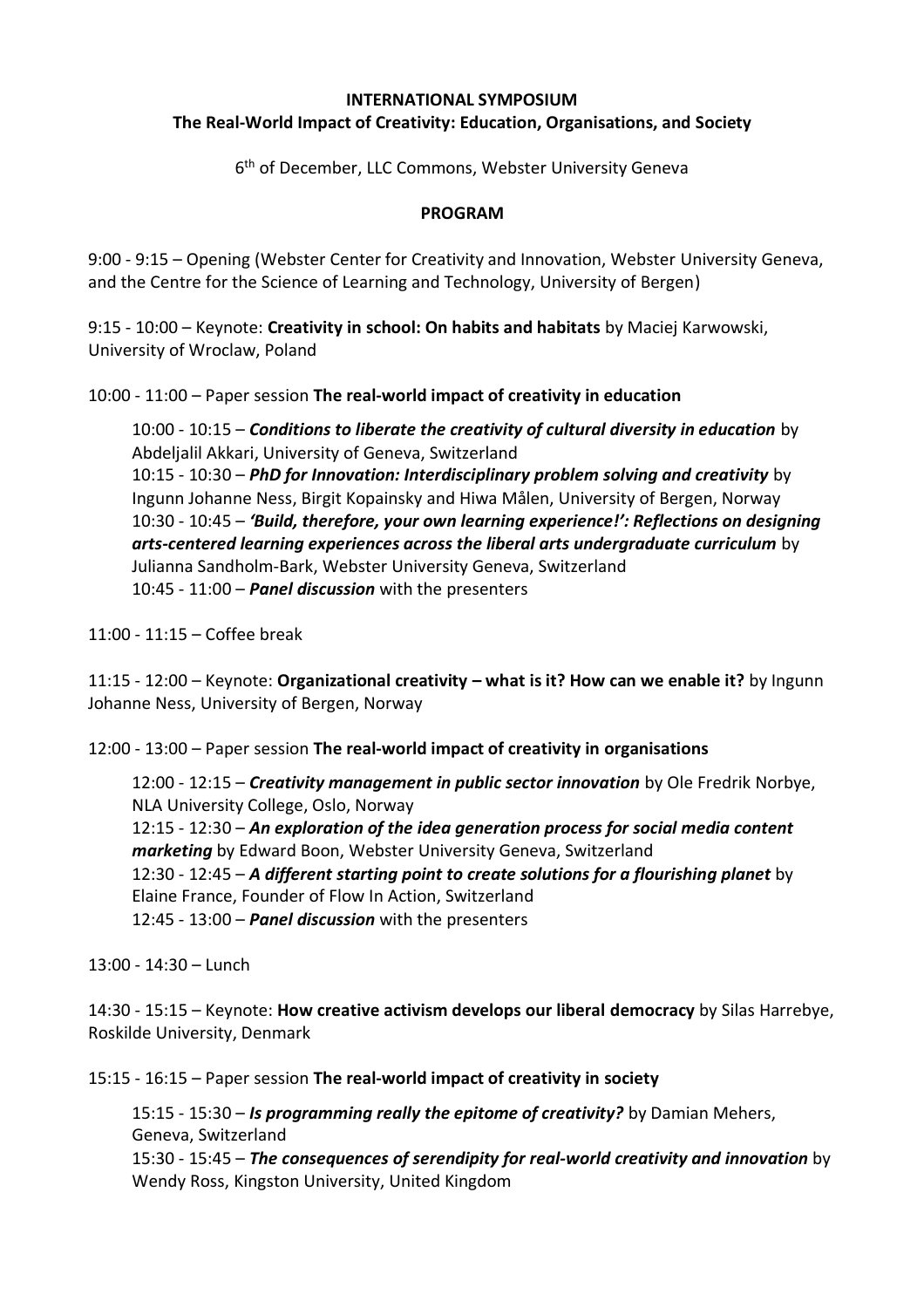15:45 - 16:00 – *Societal creativity and why we urgently need it* by Vlad Glaveanu, Webster University Geneva, Switzerland 16:00 - 16:15 – *Panel discussion* with the presenters

- 16:15 16:30 Coffee break
- 16:30 17:15 **Final panel** (including keynotes and organisers; moderator: Vlad Glaveanu)
- 17:15 17:30 **Closing remarks**
- 17:30 Apero







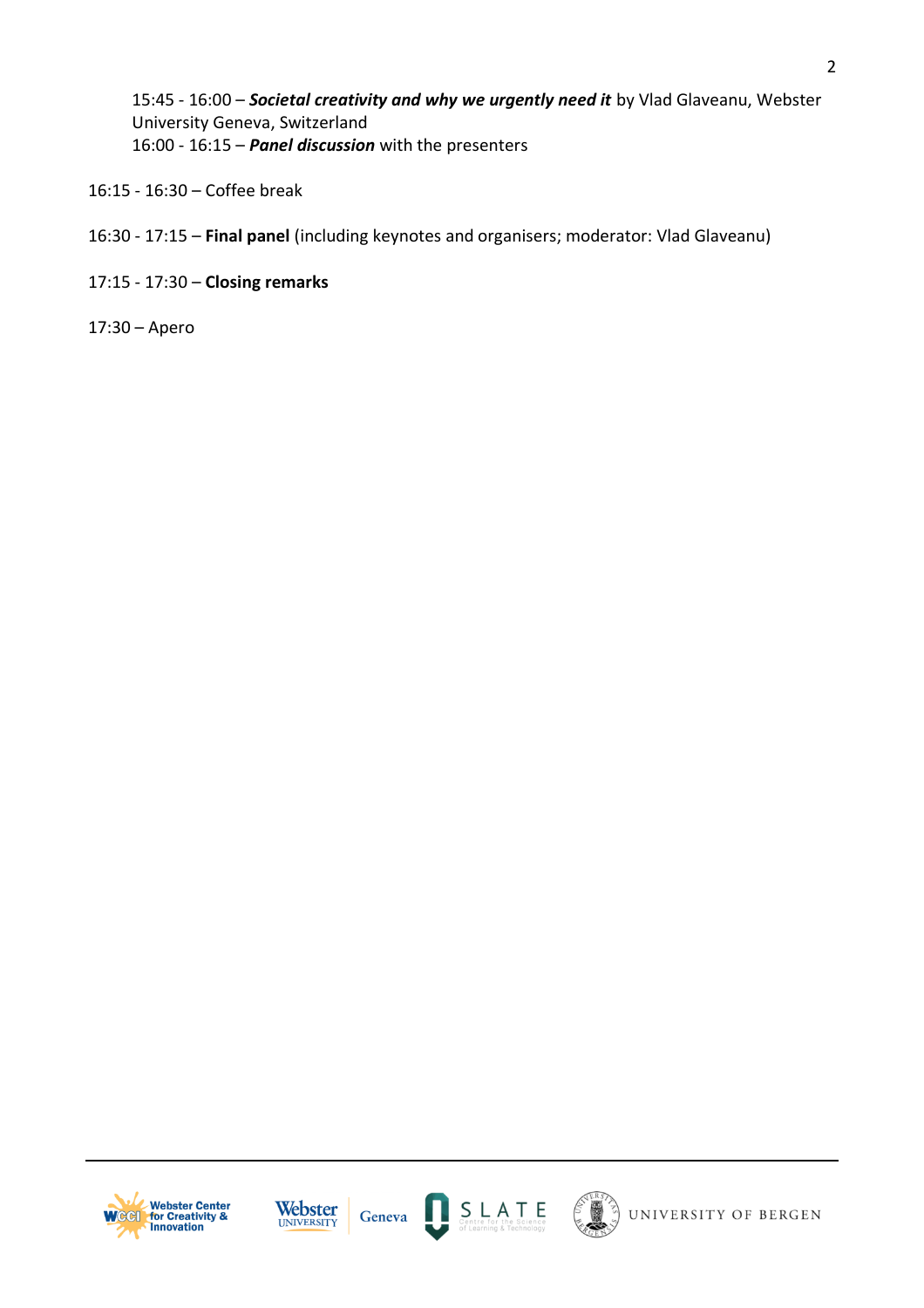#### BOOK OF ABSTRACTS AND AUTHOR BIOS

## Keynote: **Creativity in school: On habits and habitats**

Maciej Karwowski, University of Wroclaw, Poland

Contrary to widely spread beliefs, school does not kill creativity. Quite the opposite – educational systems around the world – even if not always listing creativity among their main goals, provide mental training that makes creativity possible. This talk explores two overlooked elements of contemporary creative education and education for creativity literature. First and foremost, it discusses the benefits and psychological, and social conditions of habitual creativity. To this end, the very notion of habitual creativity, present in the literature for some time, will be recapitulated, and re-read in lights of recent educational and psychological studies. Second, this presentation will discuss what kind of environment (habitat) does creativity require and why popular notions of unconstrained freedom and great benefits of creative teaching are often overly simplified. Based on recent empirical evidence, a more balanced and evidence-based perspective will be proposed.

Maciej Karwowski, PhD is an associate professor and head of Psychology of Creativity Lab (PoCL) at the University of Wroclaw, Poland. His research focuses on educational psychology of creativity and the role of creativity-related self-beliefs for creative thought and action. Karwowski co-edits an open journal access *Creativity: Theories-Research-Applications* and serves as an associate editor of the *Journal of Creative Behavior*.

## *Conditions to liberate the creativity of cultural diversity in education*

Abdeljalil Akkari, University of Geneva, Switzerland

In many educational contexts, diverse culture (or at least some of its forms) is seen as a problem to be solved rather than an opportunity to unlock the creative potential of learners and educators. On the basis of qualitative studies with teachers, I will first show the tendency of teachers to value students' cultural diversity as long as it does not force them to change their professional practices. Then, I will formulate some ways to free the pedagogical creativity of teachers in a context of hyper-diversity of students.

Abdeljalil Akkari is full professor and director of a research group on international and education at the University of Geneva (ERDIE). Hes is member of the Swiss national commission for UNESCO. He is also a regular consultant for international organizations. He was the Dean for research at the Higher Pedagogical Institute HEP-BEJUNE (Bienne, Switzerland) and assistant professor at the University of Maryland Baltimore County (USA). His major publications include studies on educational planning, multicultural education, teacher training and educational inequalities. His main research interests focus currently on teacher education and reforms of educational systems in a comparative, multicultural and international perspective.

# *PhD for Innovation: Interdisciplinary problem solving and creativity*

Ingunn Johanne Ness, Birgit Kopainsky and Hiwa Målen, University of Bergen, Norway

Geneva

At the end of January 2019, the University of Bergen, Faculty of Social Sciences approved a pilot version of a new PhD course "PhD for Innovation – Interdisciplinary Problem Solving and Creativity" to be held in spring 2019. "PhD for Innovation – Interdisciplinary Problem Solving and







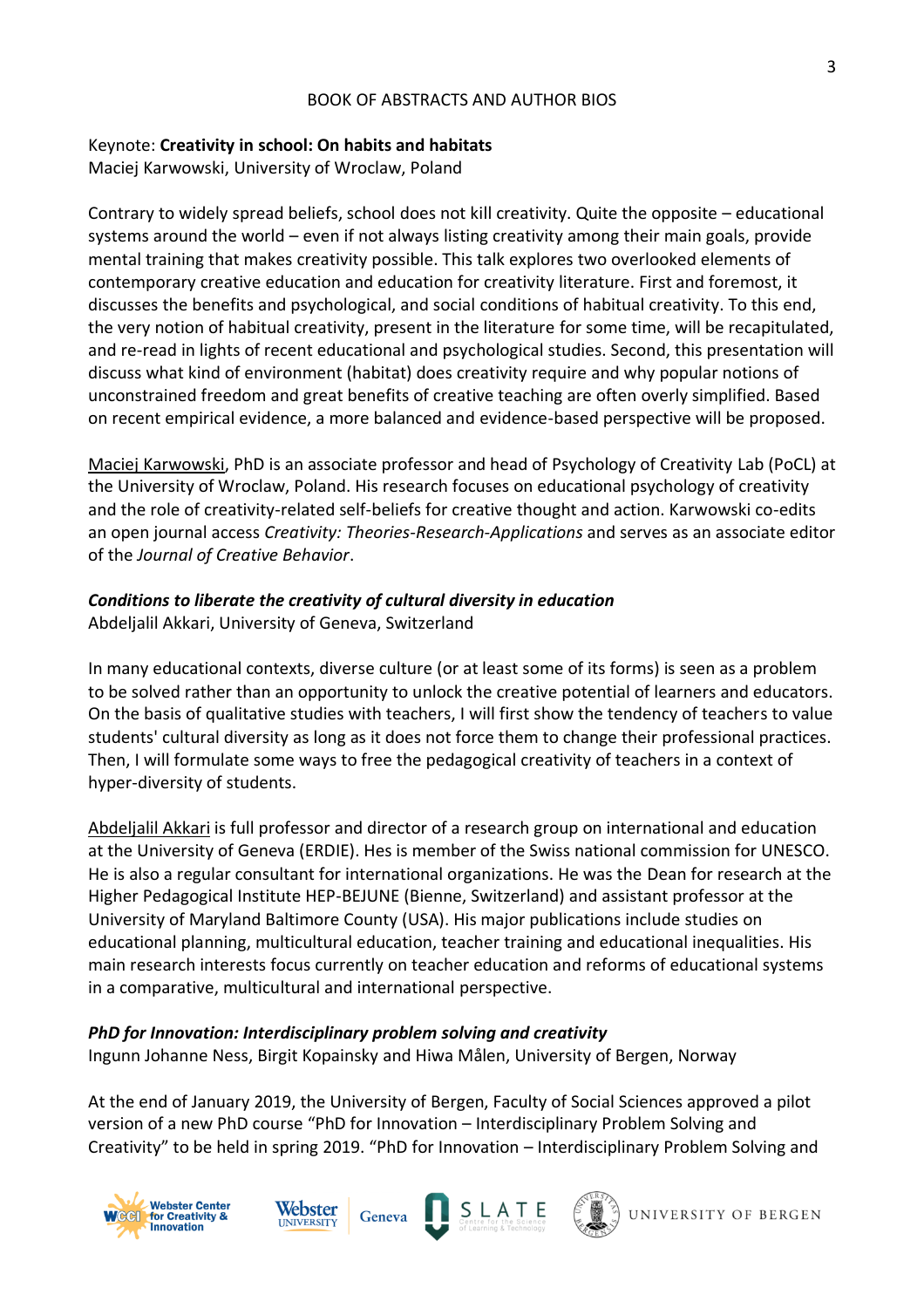Creativity" is a new PhD course at the University of Bergen. The course equips PhD candidates with problem solving methods that facilitate interdisciplinary collaboration with a strong focus on research impact. This is achieved by working concretely with challenge-driven innovation related to sustainable development goals (SDGs), in teams consisting of PhD candidates with varied disciplinary backgrounds. This talk describes the main activities and outcomes of the course pilot and offers thoughts on impact also in a global perspective. The course directly answers to a series of strategic initiatives and calls at the University of Bergen, such as SDG in higher education and action plan for ph.d.- education. By merging methods from fields such as system dynamics and innovation methods and by working directly with societal actors outside the university, the course represents an innovative and effective approach to fostering creative problem solving abilities that goes beyond already existing courses at UiB and in Norway at large.

Ingunn Johanne Ness, PhD, is a senior researcher and Cluster Leader at the Centre for the Science of Learning & Technology (SLATE). She has a PhD from the University of Bergen, Faculty of Psychology, Department of Education, and a postdoc from the Faculty of Psychology, SLATE. Ness leads the theme *Creativity, Learning, and Technology* and carries out research on interdisciplinary collaboration, innovation, creativity, and leadership. Ness has a particular interest for the sociocultural approach and works with one of the world's leading environments on sociocultural theory, the OSAT group at the Department of Education, University of Oxford and the Creativity & Innovation center at Webster University, Geneva. In addition Ness has close collaboration with business such as Equinor. She has a number of publications in International journals and Handbooks and her main teaching areas are creative knowledge processes, innovative methods and supervision of Master and PhD students. Ness is co-editor in a Special Issue in the *Creativity Research Journal*, Section Editor for the *Palgrave Encyclopedia of the Possible*, Associate Editor of the *European Journal of Psychology* and co-editor on *Dialogical pedagogy, creativity and learning*, KLIM forlag, Denmark.

Birgit Kopainsky is professor in System Dynamics at the University of Bergen, Norway. She holds a PhD in agricultural economics from ETH Zurich and a master's degree in Geography and Environmental Studies from the University of Zurich, Switzerland. She teaches at ETH Zurich in Switzerland as well as at the University of Bergen. Her research explores the role that system dynamics can play in facilitating transformation processes in social-ecological systems such as the transformation towards sustainable and resilient agri-food systems. She conducts and supervises research both in Europe and in developing countries. Birgit is currently involved in two Horizon2020 projects and has received funding from a broad range of funding sources such as the International Livestock Research Institute, the Research Council of Norway, ETH Zurich World Food System Center, the Swiss National Science Foundation, the Peder Sather Center for Advanced Studies at UC Berkeley, and the University of Zurich. Birgit is a very active member of the System Dynamics Society. At the beginning of her academic career, she was the president of the student chapter and the founding president of the Swiss chapter. In the meantime, she has become the first ever female president of the System Dynamics Society.

Hiwa Målen is Center manager at Digital Social Science Core Facility (DIGSSCORE), which is a research infrastructure for advanced social science data collection and multi-disciplinary research at the University of Bergen. Målen holds a PhD and a master's degree in molecular biology from the University of Bergen, Norway. The purpose of his PhD thesis was the identification of novel antigens for the development of new serodiagnostic test prototypes, to be used for rapid and





Geneva



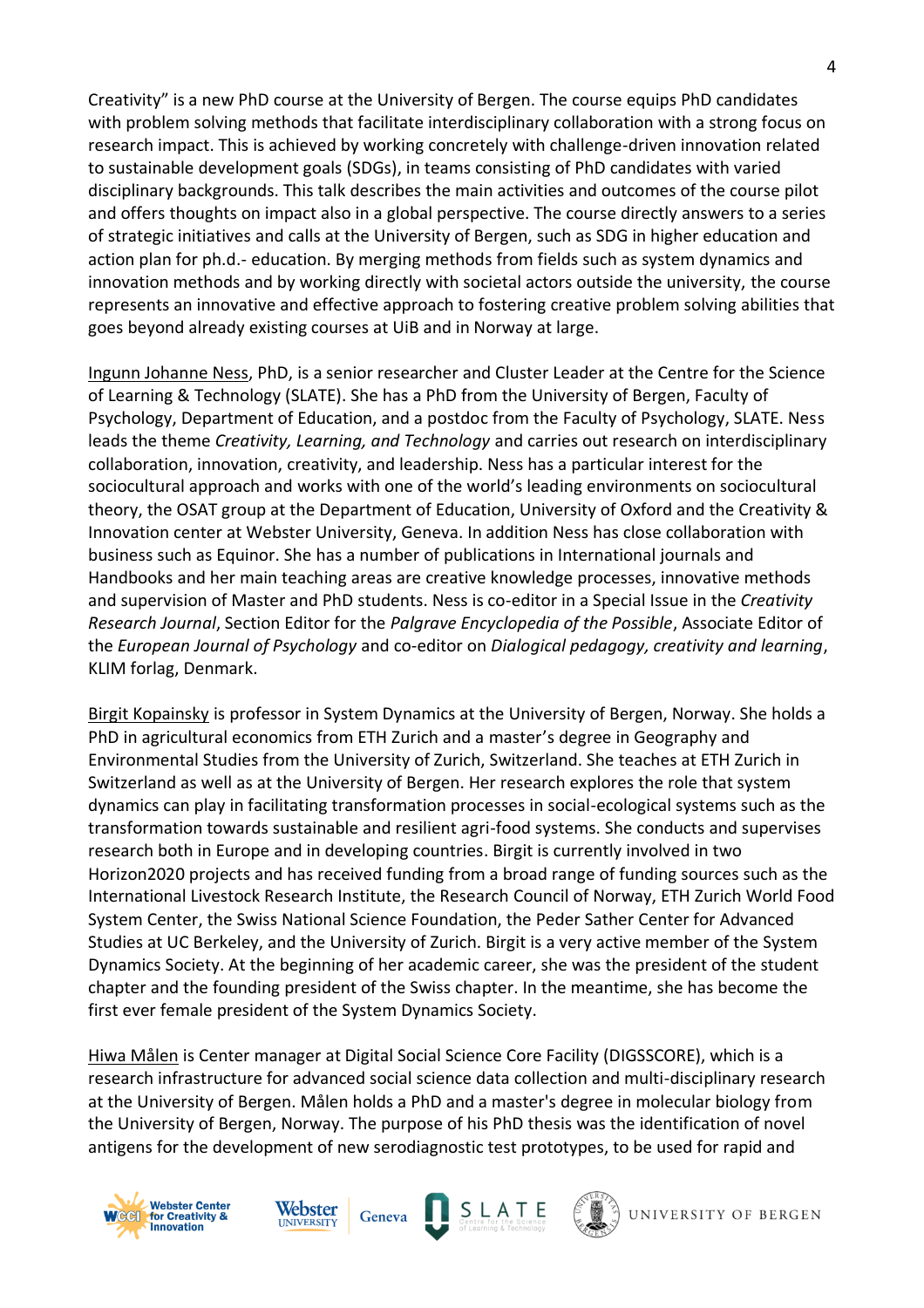reliable detection of tuberculosis disease. The scientific works of Hiwa Målen have contributed to the global effort to combat the disease, and are cited frequently, with a current h-index of 10. In addition to his researcher background, Hiwa Målen has extensive project management expertise with several years' experience as project manager in the private sector, with responsibility for project portfolios covering maintenance & modification on North sea energy extraction installations. As Improvement Coordinator at corporate level, experiences and knowledge he gained from project completions were applied to educate next-generation project managers and streamline corporate processes towards increased efficiency and value creation. In 2015, Leadership Foundation in Norway selected Målen as one of the Top10 role models in Norway, for outstanding contribution to the Norwegian business and society. The award was handed over by His Majesty Crown Prince Haakon.

### *'Build, therefore, your own learning experience!': Reflections on designing arts-centered learning experiences across the liberal arts undergraduate curriculum*  Julianna Sandholm-Bark, Webster University Geneva, Switzerland

The core principle in liberal arts education consists of providing students with active learning experiences that will make them more aware of how they use their own critical and creative skills, so that they may emerge as advocates of their own freedom to "build, therefore, [their] own world!", as Ralph Waldo Emerson aptly put it. Teaching in a liberal arts framework (in which students often favor non-liberal arts disciplines) requires faculty to be flexible and open to integrating different disciplinary perspectives. This presentation will focus on the Meet the Artist Lecture Series, a recently-launched learning platform at Webster University Geneva, which brings various disciplines into a dialogue with the arts, and which provides students with both cognitive and experiential learning opportunities within the context of liberal arts education. After briefly introducing Webster's liberal arts program - the Global Citizenship Program - and the Meet the Artist Lecture Series, this talk will highlight a learning community experience that was particularly successful in engaging the Webster community in a collaborative art project that increased the awareness of green issues on campus and the local community.

Julianna Sandholm-Bark is Assistant Professor and Head of the Global Citizenship Program at Webster University Geneva. She holds a PhD in Art History from the Institute of Fine Art at New York University as well as a licence ès lettres in English, Art History and Photography from the University of Geneva. Prior to completing her PhD in 2009 she has worked with a several arts organizations in New York, Paris, and Geneva. Her current research project explores Geneva's contemporary art scene from the point of view of visual artists. It is a companion piece to the Meet the Artist Lecture Series, an arts education platform, which she started in March 2018 and which integrates a lecture series, a podcast interview project (accessible through https://podcast.webster.ch/category/meet-the-artist), as well as art exhibitions.

## Keynote: **Organizational creativity – what is it? How can we enable it?** Ingunn Johanne Ness, University of Bergen, Norway

Geneva

Organizational creativity is a precondition of innovation. Consequently, organizational creativity is a field that is becoming more and more important in organizations aiming to survive and thrive in our complex knowledge society. The keynote's aim is to provide a deeper insight into organizational creativity and how creativity is understood, practiced, and why it matters - its real







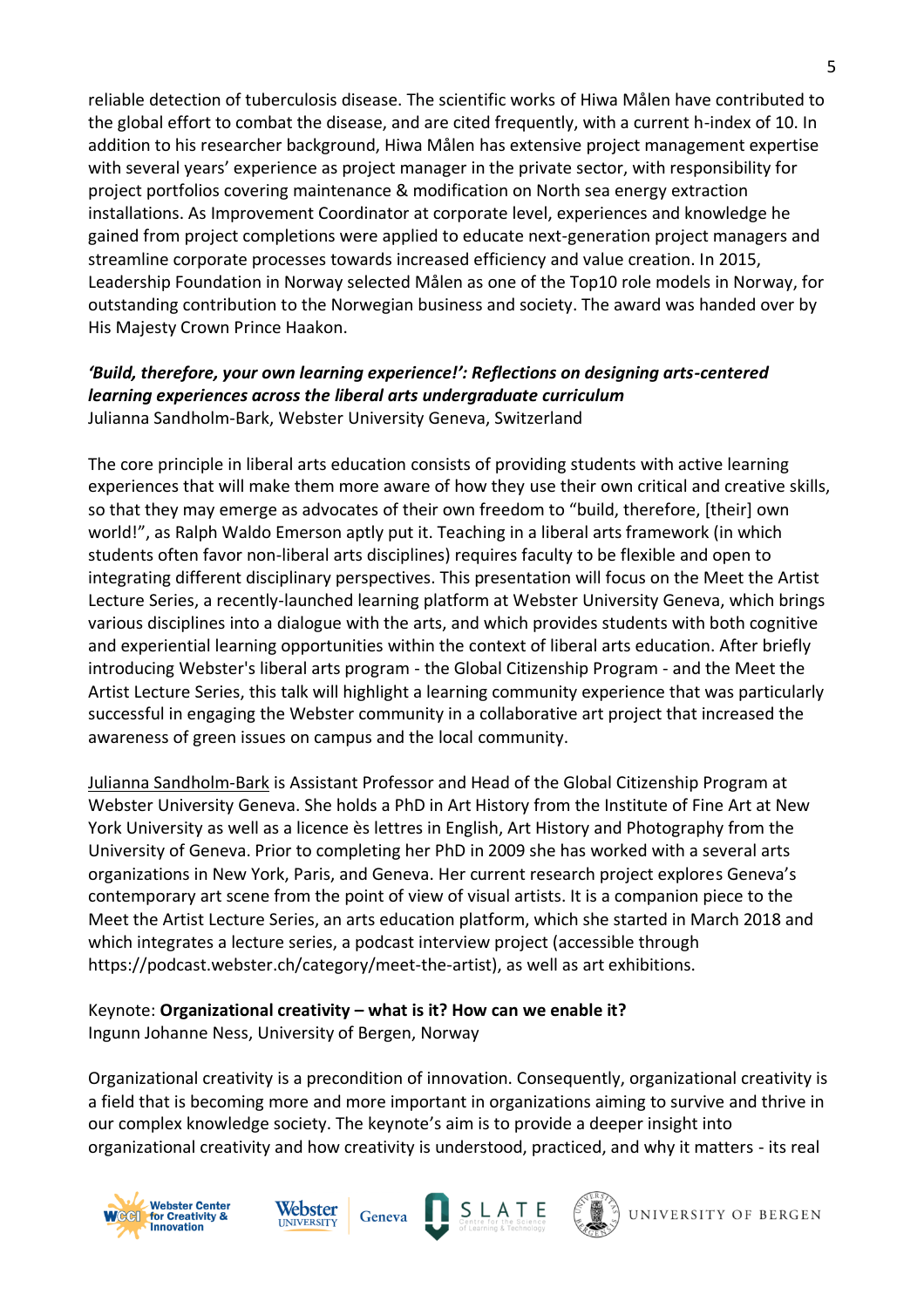world impact - in an organizational context. The traditional view on creativity has mainly been based on individual views and focused on individual traits, thus creativity as a collective phenomenon in groups then was investigated more closely. However, in terms of organizational creativity as a collective phenomenon, a strict separation between the social and the individual fails to account for the relational interdependence of people working together in organizations. Organizational creativity can be defined as "the creation of a valuable, useful new product, service, idea, procedure, or process by individuals working together in a complex social system" (Woodman, Sawyer, & Griffin, 1993, p. 293). Further, creativity can be understood as a collaborative process (Moran, 2010) and one of the most popular strategies for enabling creativity in organizations, is interdisciplinary team work. The talk will present recent findings from studies on creative processes in knowledge intensive organizations. A model unpacking the creative processes and underlying conditions for succeeding with interdisciplinary collaboration, will be discussed in detail.

Ingunn Johanne Ness, PhD, is a senior researcher and Cluster Leader at the Centre for the Science of Learning & Technology (SLATE). She has a PhD from the University of Bergen, Faculty of Psychology, Department of Education, and a postdoc from the Faculty of Psychology, SLATE. Ness leads the theme *Creativity, Learning, and Technology* and carries out research on interdisciplinary collaboration, innovation, creativity, and leadership. Ness has a particular interest for the sociocultural approach and works with one of the world's leading environments on sociocultural theory, the OSAT group at the Department of Education, University of Oxford and the Creativity & Innovation center at Webster University, Geneva. In addition Ness has close collaboration with business such as Equinor. She has a number of publications in International journals and Handbooks and her main teaching areas are creative knowledge processes, innovative methods and supervision of Master and PhD students. Ness is co-editor in a Special Issue in the *Creativity Research Journal*, Section Editor for the *Palgrave Encyclopedia of the Possible*, Associate Editor of the *European Journal of Psychology* and co-editor of *Dialogical pedagogy, creativity and learning*, KLIM forlag, Denmark.

#### *Creativity management in public sector innovation*

Ole Fredrik Norbye, NLA University College, Oslo, Norway

Public sector is currently undergoing changes regarding creativity and innovation. The goal of the study was to investigate how employees perceive how managers manage their creativity in innovation processes. The study was based on a constructivist view of science and a qualitative method has been used with semi-structured interviews of public sector employees. The study was empirically driven, but at the same time theory-informed so the data material and the categories developed was influenced by the theoretical framework. The main findings are that employees do not feel that their creativity is being managed, but remain as an unused potential in many government agencies. One of the main reasons for this seems to be linked to the managers' risk aversion. There is very little room for experimentation, which can be explained partly in the operating model and the bureaucratic system, but also because managers do not see the value of involving employees in creative processes. At best, the manager's operation can be seen as a desire to keep employees' creativity in check so that unnecessary noise is avoided in the organizations. The study also suggests further research areas.





Geneva



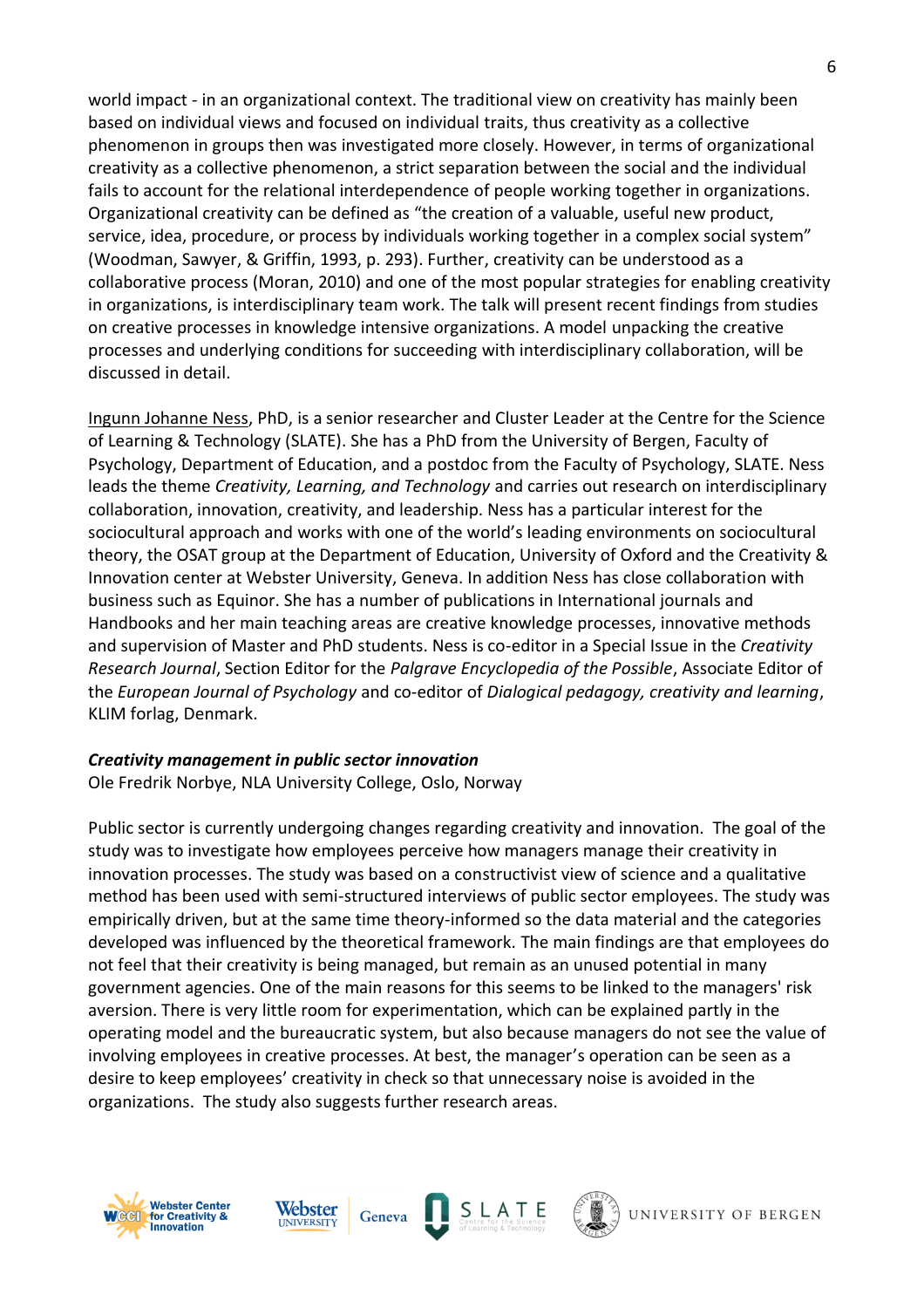Ole Fredrik Norbye is an assistant professor in music at the NLA University College in Oslo where he lectures in jazzpiano and self - management. He also holds an MBA and works as a business consultant on topics related to leadership , innovation and creativity.

#### *An exploration of the idea generation process for social media content marketing*  Edward Boon, Webster University Geneva, Switzerland

Marketing, and in particular marketing communication, has been reliant on creativity and innovation since its inception. There are numerous examples of companies and brands that became successful on the basis of a single product concept or advertising idea. However, changes in media consumption, from traditional to digital and social media, have added new requirements to the concepts that marketers need to come up with. 'Content marketing' relies on the creation and publication of a continuous flow of blog posts, videos, podcasts, or other forms of content. In other words, marketers need to generate lots of small, replicable ideas that are easy to execute. This study examines a number of case studies to evaluate how these changing requirements affect marketing organizations, the idea generation process, and the ideas themselves.

Edward Boon is a researcher and lecturer in marketing and entrepreneurship. His research interest covers the intersection between consumer behavior, social media and technology, and he has published papers in various peer-reviewed journals, including Psychology & Marketing, Business Horizons, and the Journal of Financial Services Marketing. His professional experience includes marketing positions at Procter & Gamble and online insurance broker First Europa. Edward Boon has a PhD in Industrial Marketing from the Royal Institute of Technology in Stockholm, and an MBA from Erasmus Rotterdam School of Management. In 2017 he developed the educational marketing simulation game 'Battle of the Brewers'.

## *A different starting point to create solutions for a flourishing planet*

Elaine France, Founder of Flow In Action, Switzerland

We need radical solutions to truly tackle challenges in communities and at a global scale, which means we need a new generation of intra- and entrepreneurs with the courage, vision and skills to imagine and design around flourishing, for flourishing of people and planet. We need to cultivate the conditions for people to show-up in their organisations in this way, to create their best solutions and challenge the status quo. That means connecting them to their unique creativity and giving them the space to explore and discover. Bringing together wellbeing tools and innovation challenges, provides a new lens to look through and 'change-maker spaces' to play with ideas, break entrenched rules, take risks and change perspective to generate innovative solutions; as well as building complex problem-solving, design and systems thinking skills.

Elaine France is the Founder of Flow In Action, training a new generation of innovators and entrepreneurs to take action for the planet by imagining, designing and creating powerful solutions around flourishing. She uses design and systems thinking in challenge-based learning activities, to empower youth, leaders and entrepreneurs. Elaine is an experienced social innovation consultant, coach and trainer, bringing together 25 years of leadership, management, strategic business development and operational expertise from across sectors and multistakeholder engagement across government advisory, education, the UN, entrepreneurship and impact investment eco-systems.







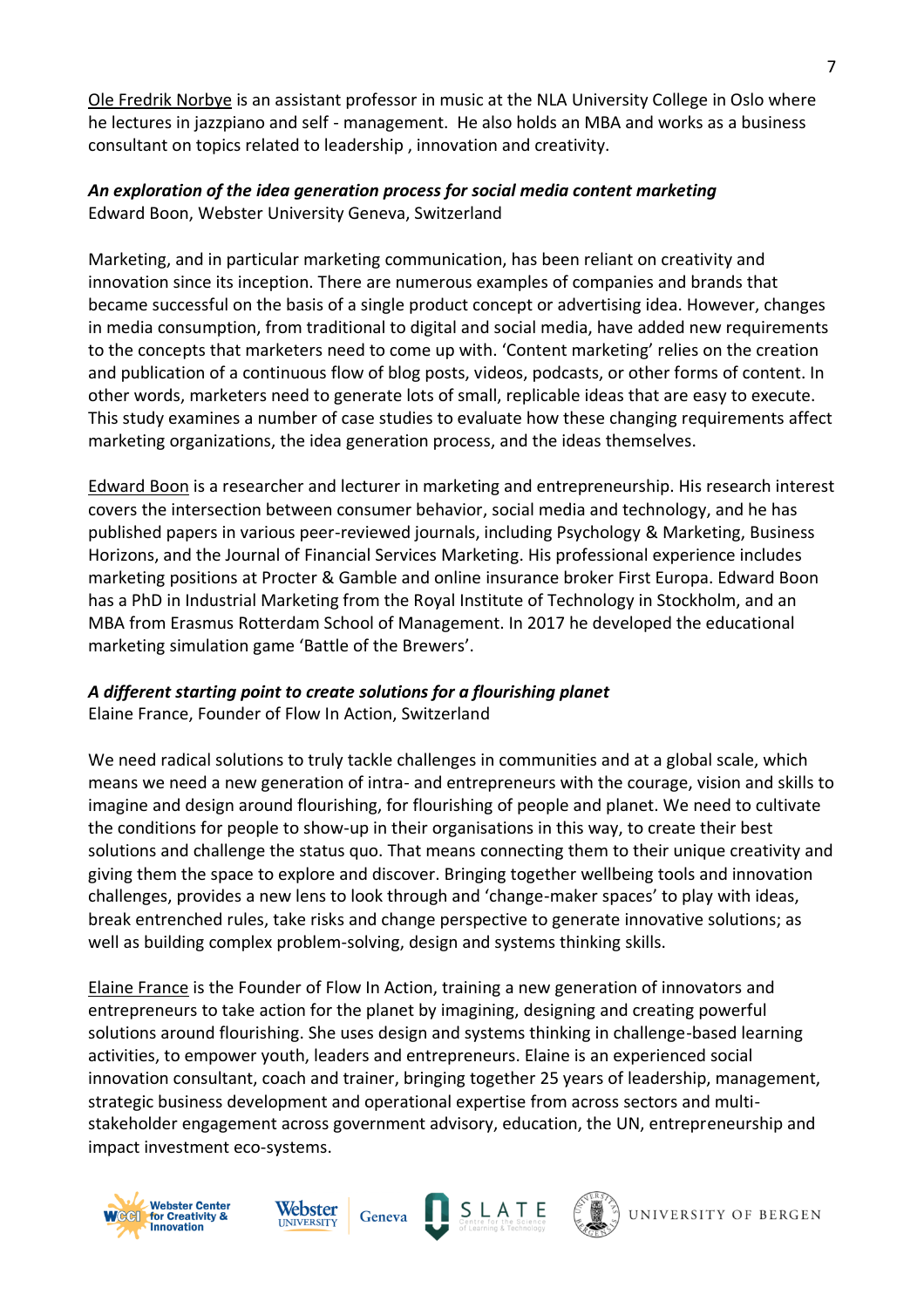#### Keynote: **How creative activism develops our liberal democracy** Silas Harrebye, Roskilde University, Denmark

Liberal democracy is in a state of crisis. For many countries this crisis has to do with external threats, internal populism, and demagogues dismantling democracy as we know it. But in many other countries a different and less dramatic but no less serious kind of danger is threatening democracy: The adequate satisfaction which leads to indifference and apathy. The risk is that we do not develop democracy and thus leave it to become stale and outdated. I will show why democratic shock therapy can be necessary when you have gone into a democratic cone of abundance – and how four different concrete types of shock therapy can generate democratic innovation. Central to each kind, although in different ways, is creativity. The past decade has witnessed a surge in "artistic activism," both in practice and its study. I will show why the creative activist is key for the political imagination.

Silas Harrebye is an Associate Professor of Social Science and Head of Studies of Global Studies at Roskilde University in Denmark. He has written a number of peer reviewed articles on creative activism published in international scientific journals. His two latest books on this particular topic are Social Change and Creative Activism in the 21st Century - The Mirror Effect (Palgrave MacMillan) and Democratic Coma Demands Shock Therapy (Gyldendal). Harrebye has been a board member in a number of political and non-profit organisations, and has worked as a professional consultant on a number of global development projects.

## *Is programming really the epitome of creativity?*

Damian Mehers, Geneva, Switzerland

Creating software is in many ways the epitome of creativity: making something from nothing. It can be a joy to envision something in your minds eye, to make it real, and then to share it with others. But what does the creator owe to society at large when they release their inventions to the world? In this talk Damian will share his personal experience of the unexpected ways in which software he created has been used, and his journey towards understanding the responsibility of software developers to the people that use what they create: Why did someone with stage four cancer thank Damian for creating something that he never imagined might benefit that person?

Damian Mehers is an independent software developer and consultant, based near Geneva, Switzerland, developing mobile and watch apps. He's provided consulting to companies as varied as Evernote in California and Nestle in Switzerland. Damian has founded and sold several successful software companies, and loves the magic that is creating software products: turning something imagined into something real.

## *The consequences of serendipity for real-world creativity and innovation* Wendy Ross, Kingston University, United Kingdom

Geneva

Much of the psychological research into creativity takes place in the laboratory and while this is a useful arena to disentangle some of the underlying cognitive mechanisms it is a poor proxy for examining how creativity and innovation unfold across extended time periods in a complex, real world situations. Part of the complexity of creativity 'in the wild' is generated by chance and accidents which qualitative evidence suggests undergirds many innovations. This talk will